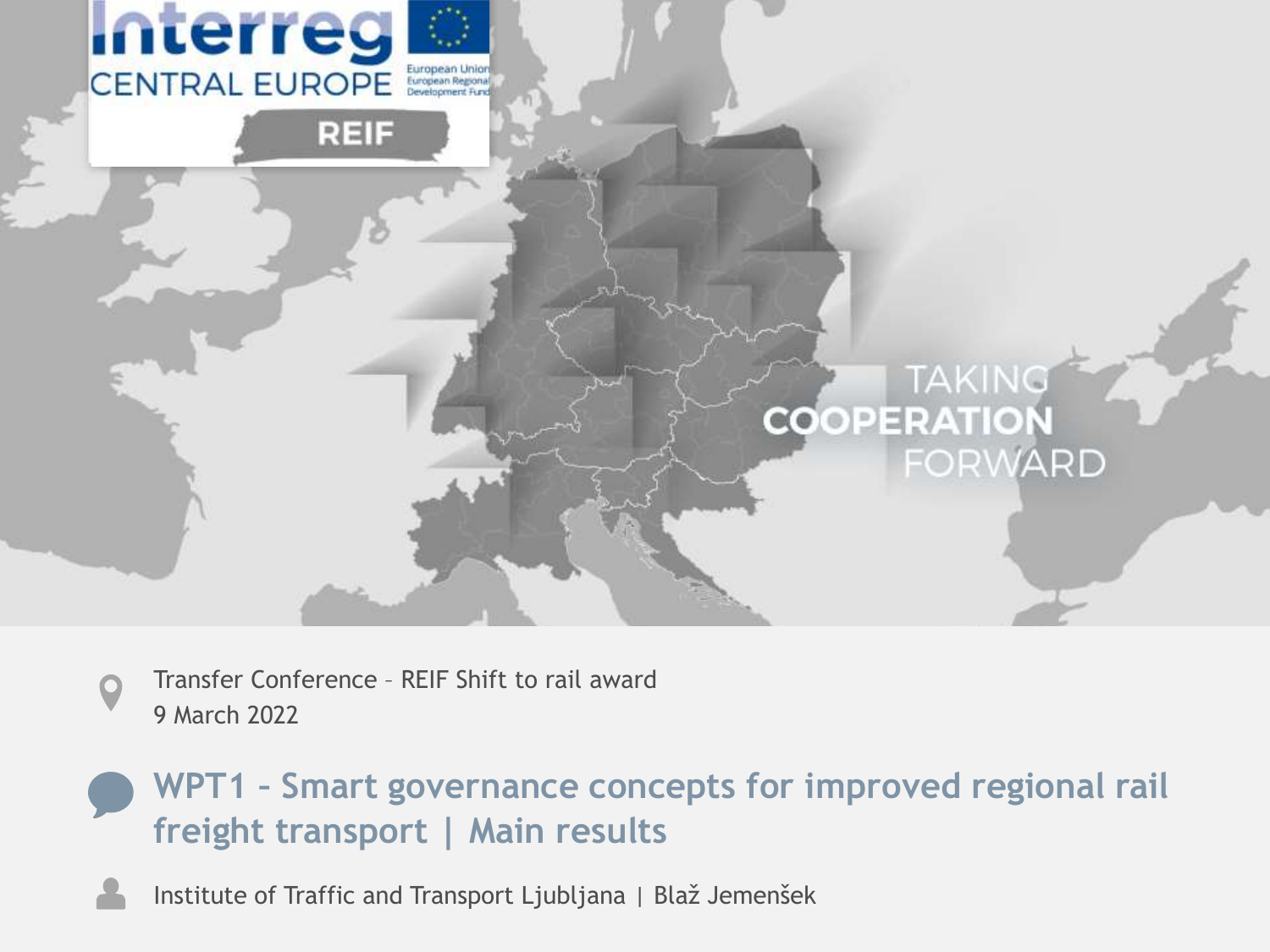

**MAIN ACTIVITIES:**

- **- Activity 1.1: Baseline survey on status quo, trends and good practices**
- **- Activity 1.2: Market potential for rail freight transport**
- **- Activity 1.3: Identification of bottlenecks in infrastructures and services**
- **- Activity 1.4: Conclusions and Policy Recommendations**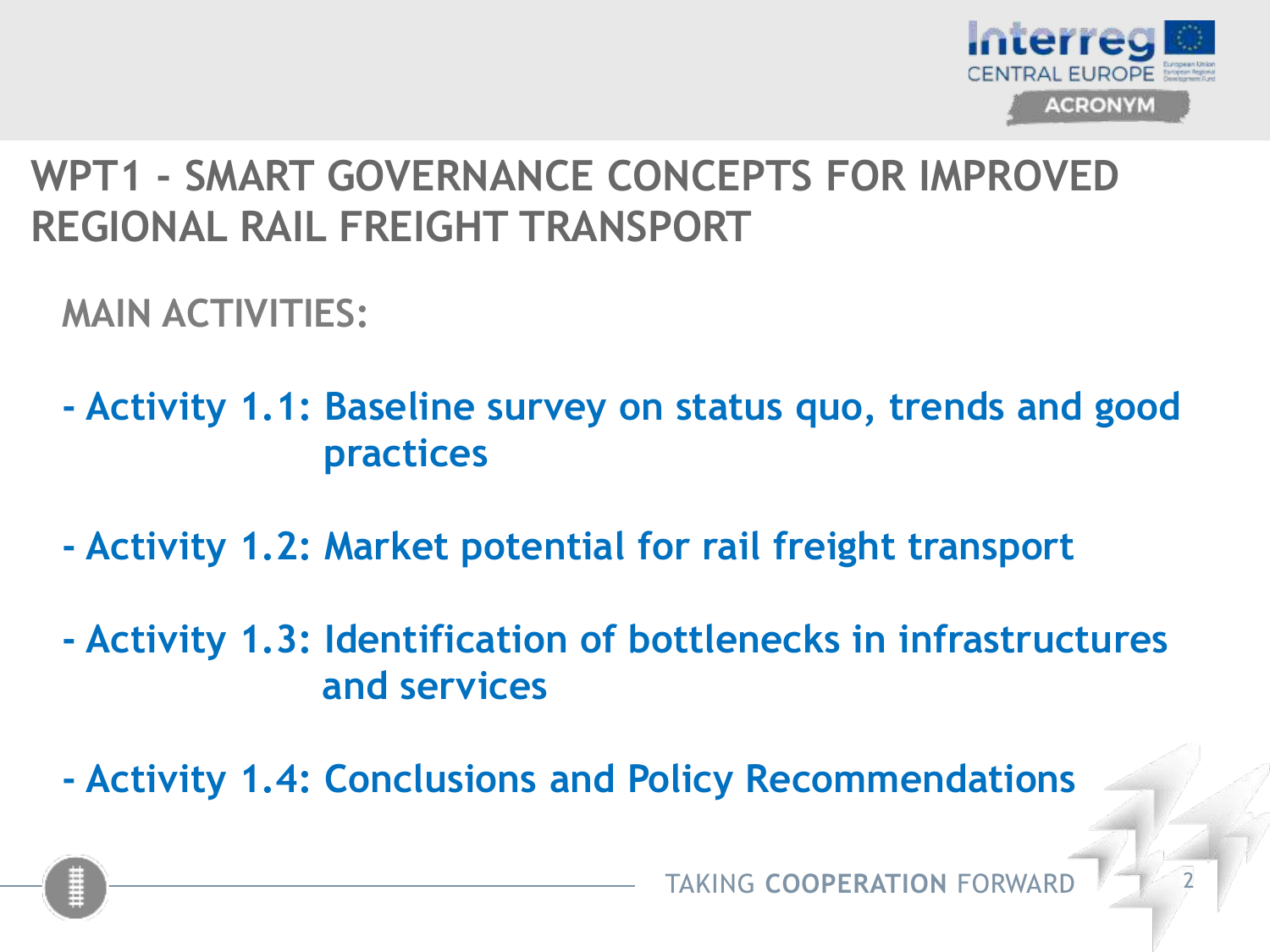

## **Activity 1.1: Baseline survey on status quo, trends and good practices**

**Regions/countries analysed:**

**Styria (Austria)**

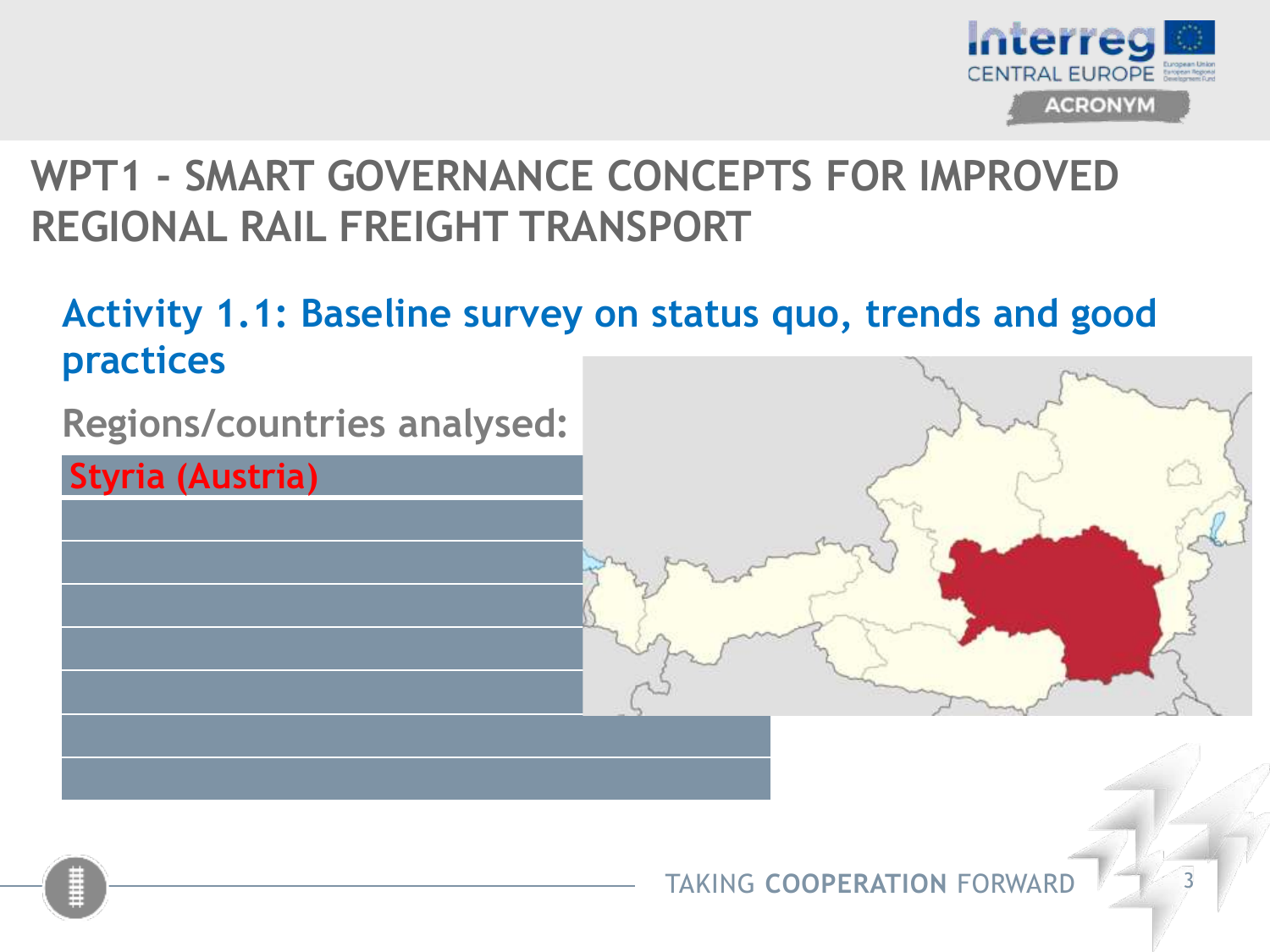

### **Activity 1.1: Baseline survey on status quo, trends and good practices**

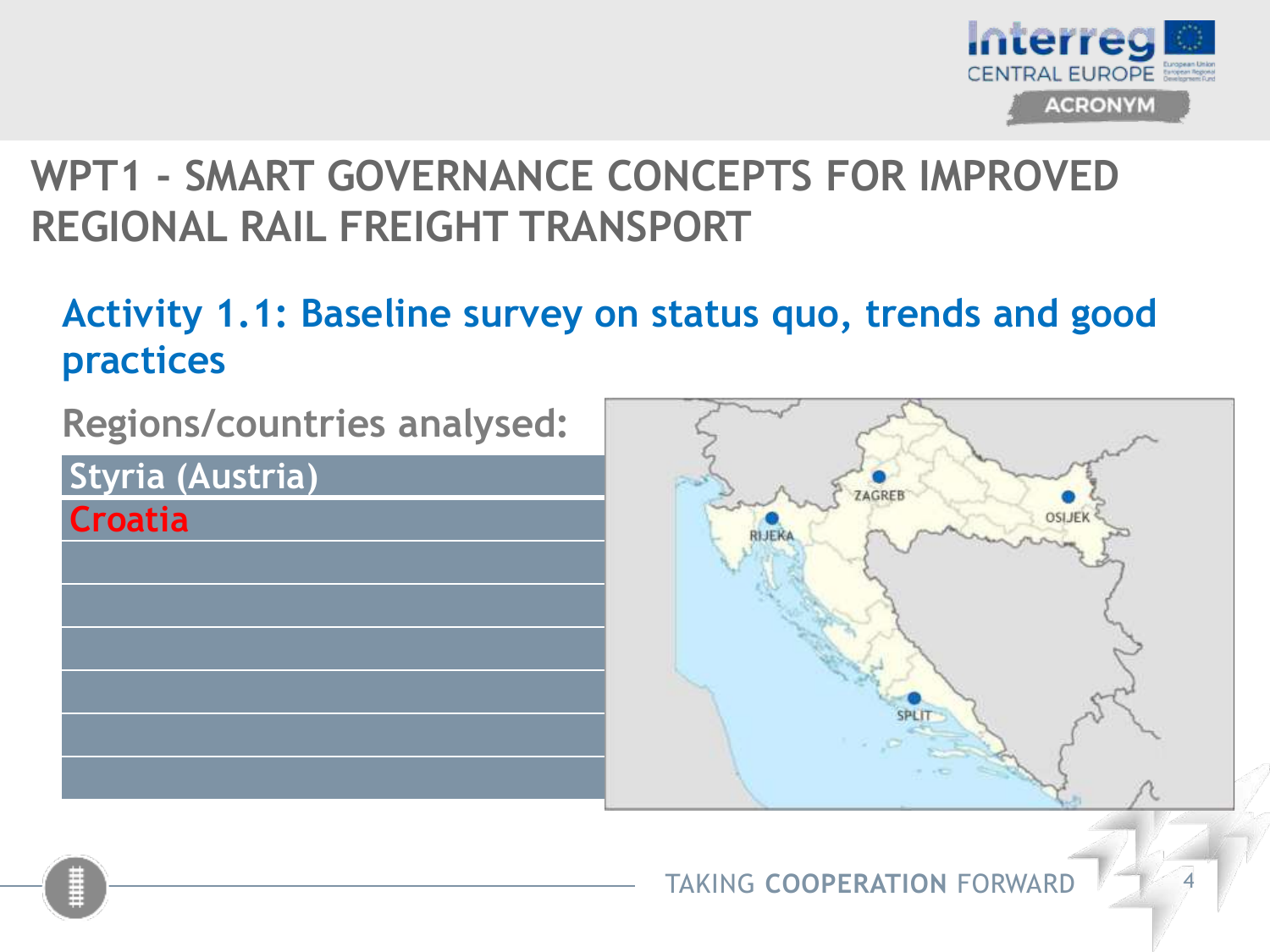

### **Activity 1.1: Baseline survey on status quo, trends and good practices**

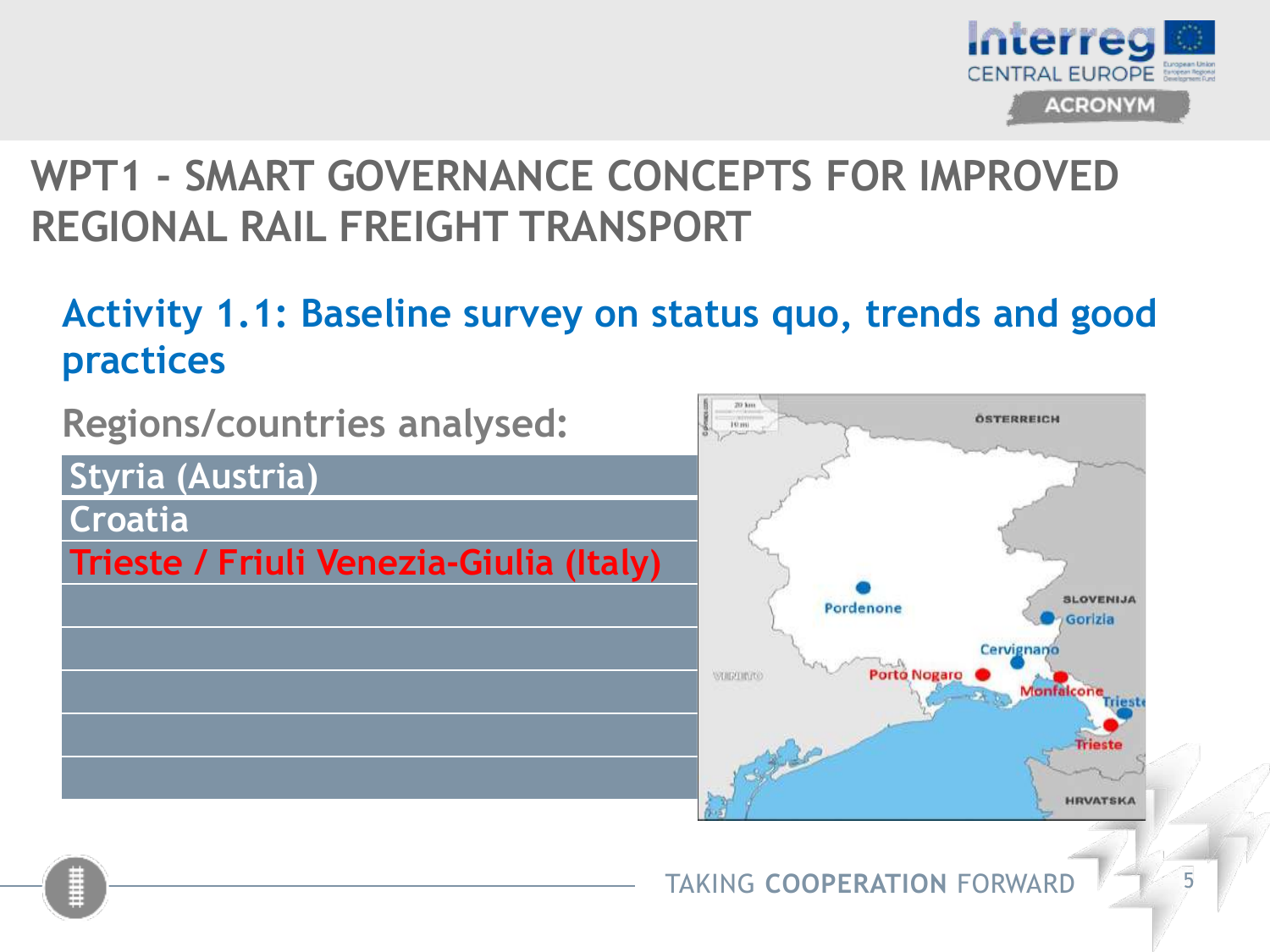

### **Activity 1.1: Baseline survey on status quo, trends and good practices**

**Regions/countries analysed:**

**Styria (Austria)**

**Croatia**

**Trieste / Friuli Venezia-Giulia (Italy) Emilia-Romagna (Italy)**



#### TAKING **COOPERATION** FORWARD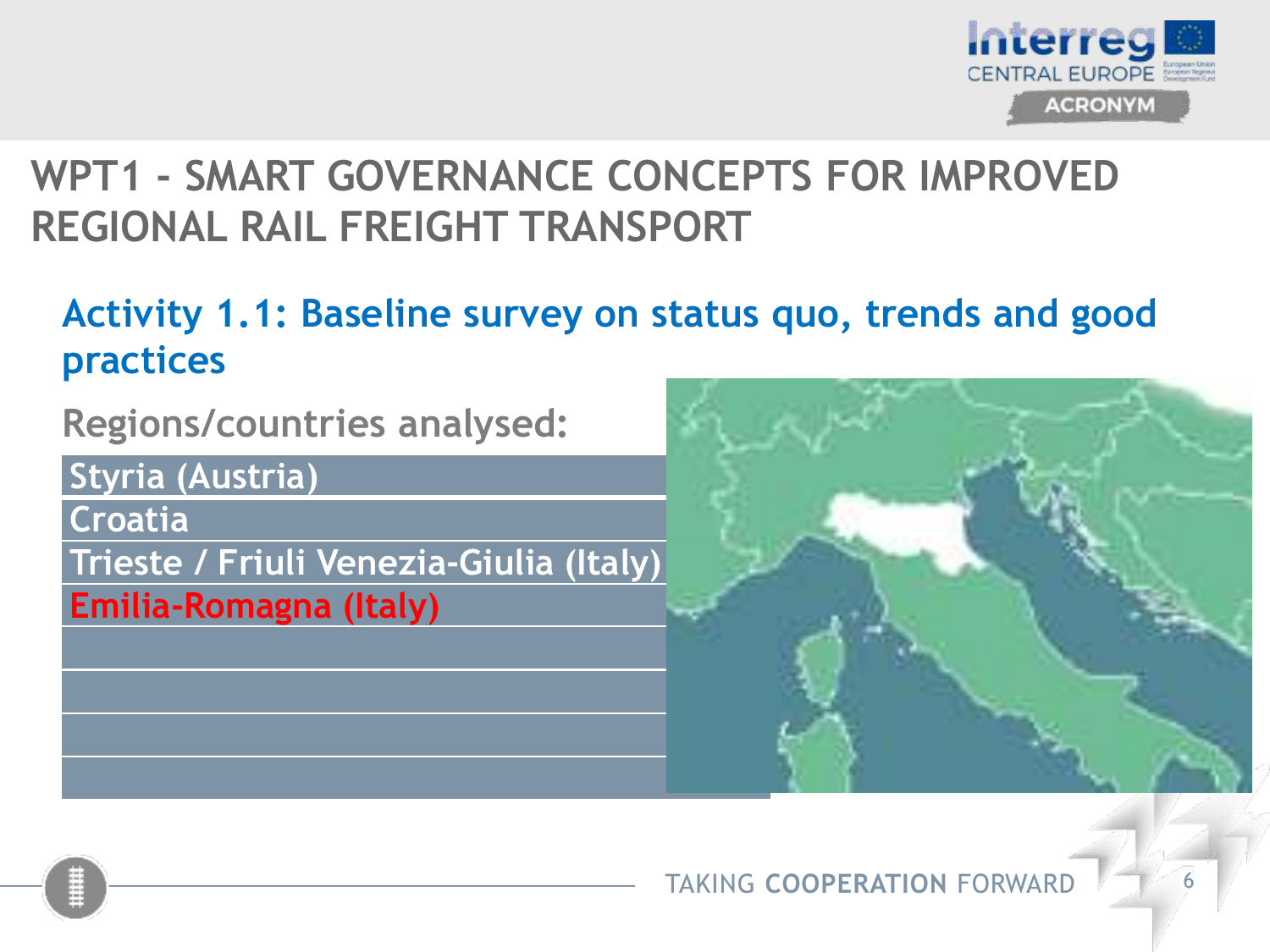

### **Activity 1.1: Baseline survey on status quo, trends and good practices**

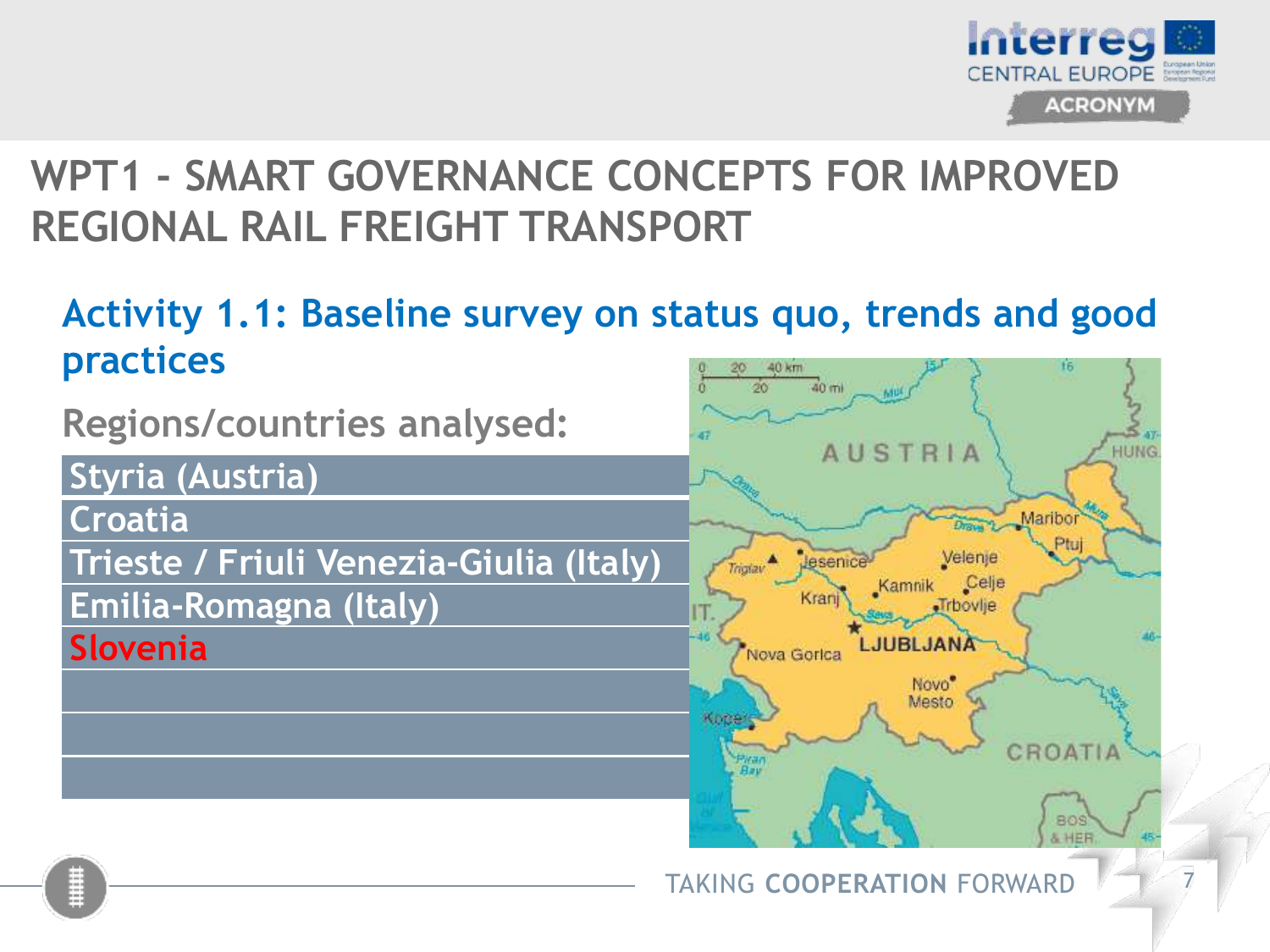

## **Activity 1.1: Baseline survey on status quo, trends and good practices**

**Regions/countries analysed:**

**Styria (Austria)**

**Croatia**

**Trieste / Friuli Venezia-Giulia (Italy)**

**Emilia-Romagna (Italy)**

**Slovenia**

**Turingia (Germany)**

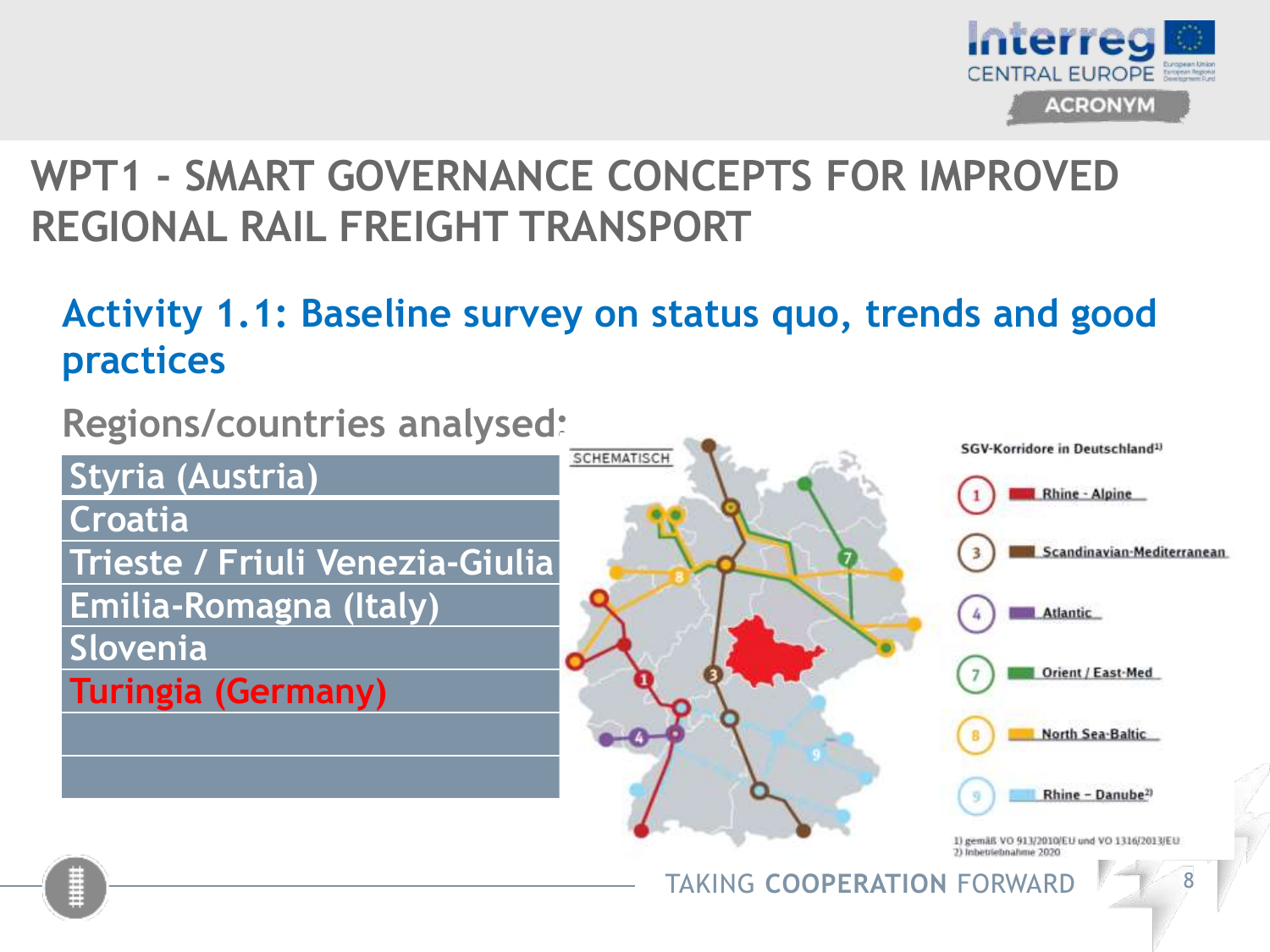

## **Activity 1.1: Baseline survey on status quo, trends and good practices**

**Regions/countries analysed:**

**Styria (Austria)**

**Croatia**

**Trieste / Friuli Venezia-Giulia (Italy)**

**Emilia-Romagna (Italy)**

**Slovenia**

**Turingia (Germany)**

**West Pomerania, Lubusz, Lower Silesian (Poland)**

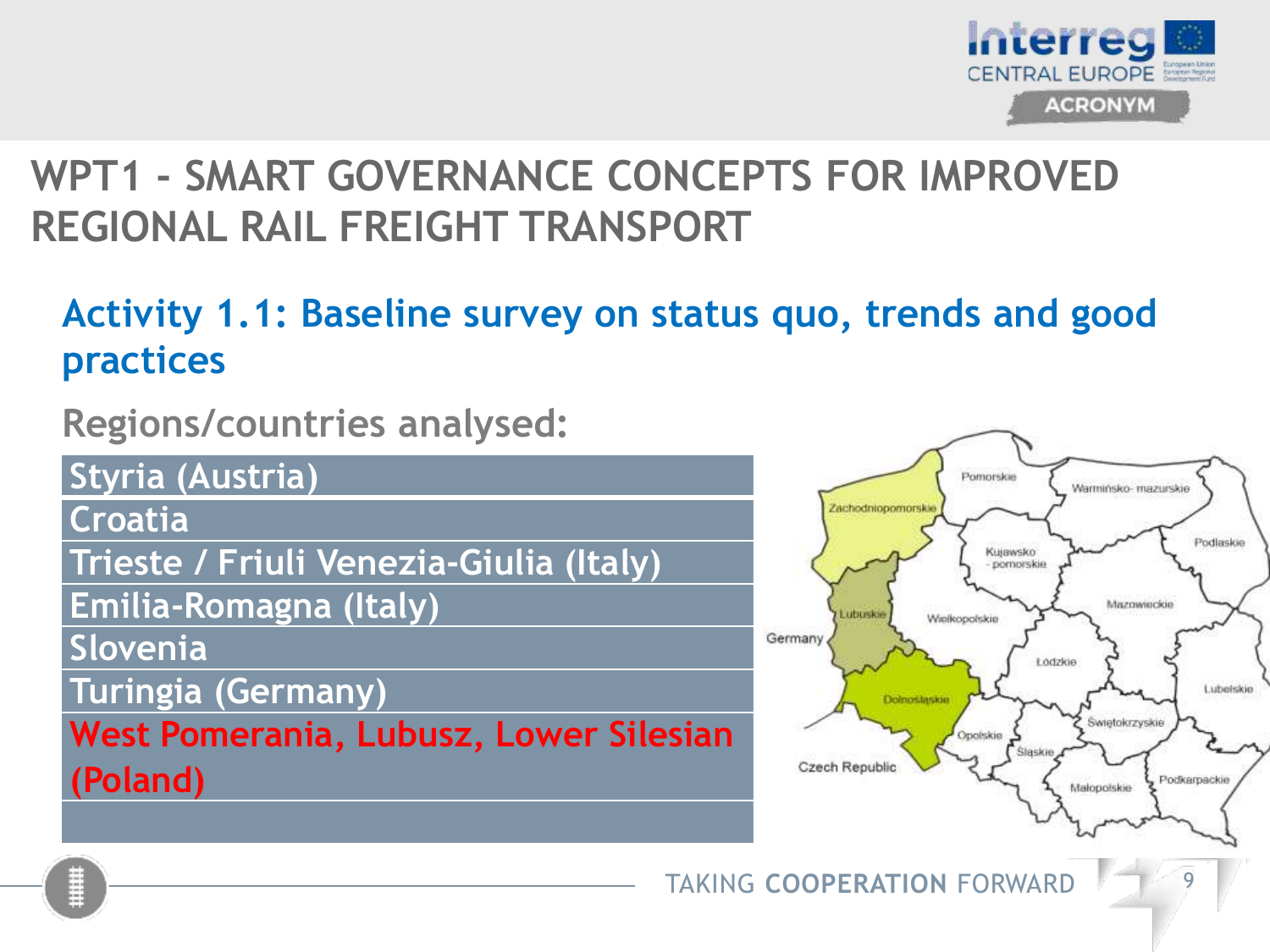

**Activity 1.1: Baseline survey on status quo, trends and good practices**

**Regions/countries analysed:**

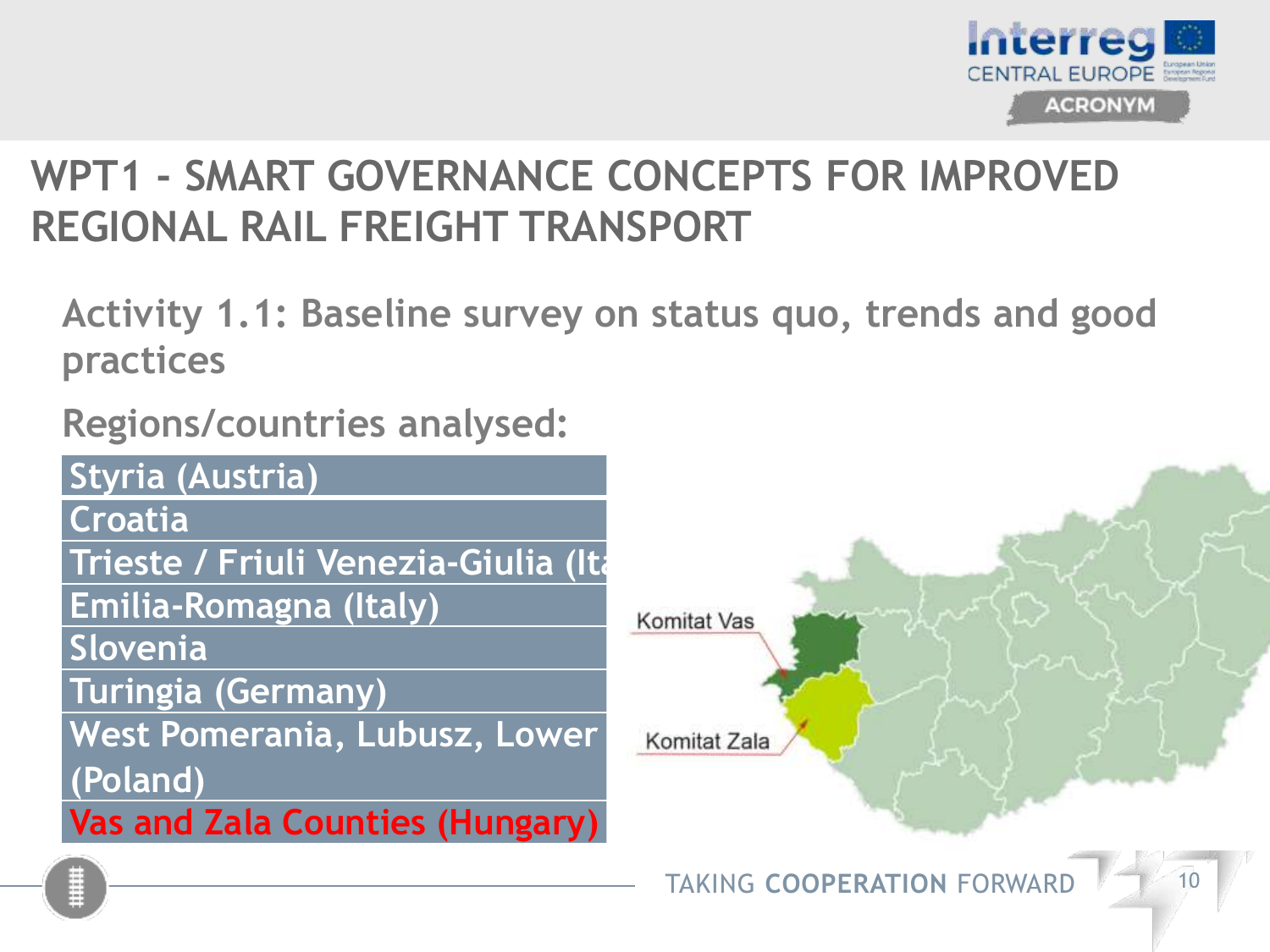

## **Activity 1.3: Bottlenecks methodology**

An analysis of bottlenecks have to comprise all types of bottlenecks:

- transport infrastructure,
- rolling stock,
- services & operations and
- legislation & administration

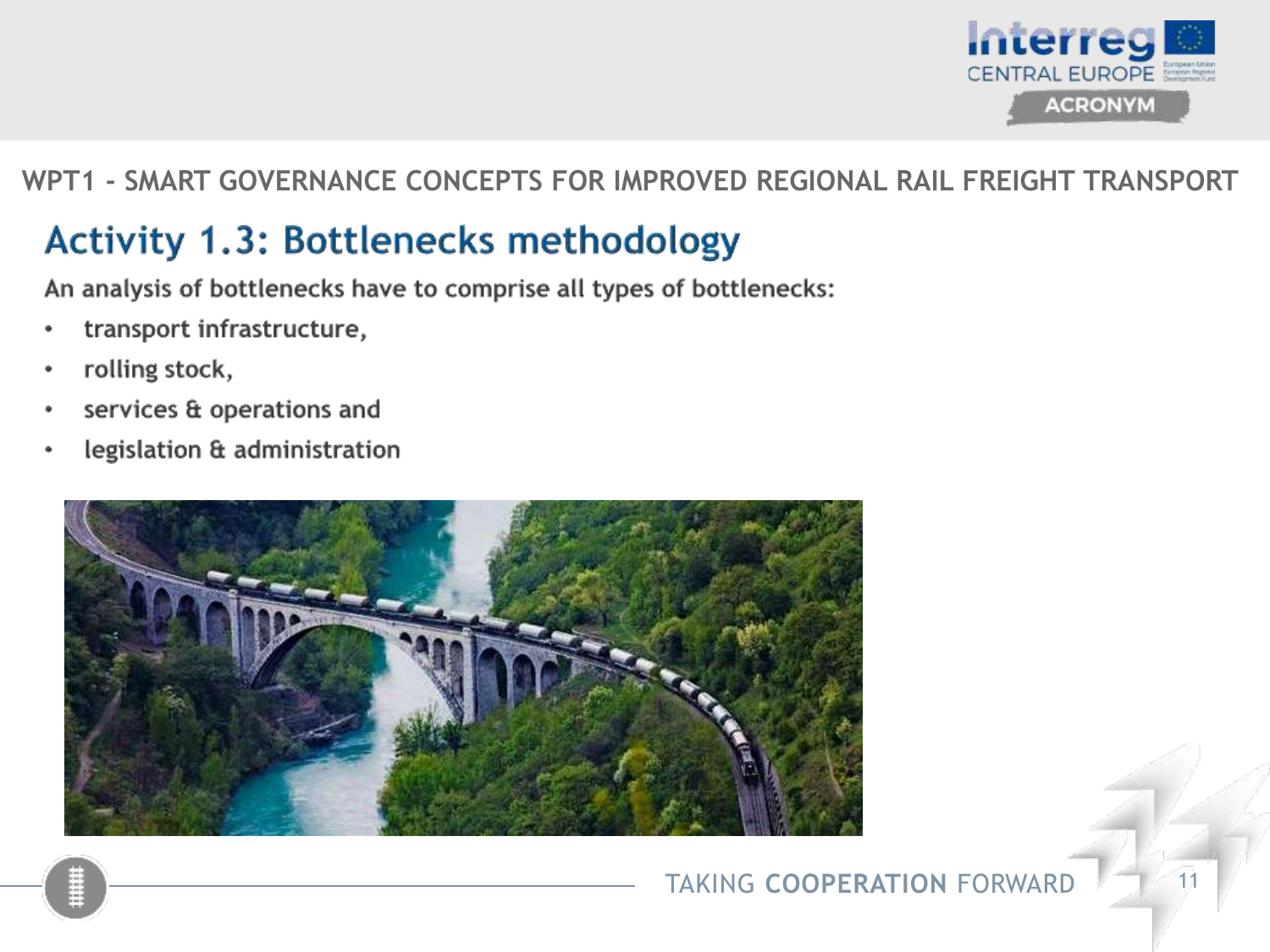

## **Activity 1.3: Bottlenecks methodology – transport infrastructure**

Lack of capacities at roads, sea/river ports and railway lines Speed restrictions on the transport infrastructure Railway lines regarding technical parameters

- track gauges
- traction systems
- signal systems
- axle load
- train length
- loading gauge
- station sidings
- loading ramps
- missing links

Cargo road/rail/sea/river terminals

- Lack of storage areas
- Access to the terminals
- Railway station sidings
- Lack of storage capacities
- Missing terminals

Sea/river port infrastructure

- Lack of berths
- Short length of the berths
- Short draft at the berth
- Lack of storage capacities



#### **TAKING COOPERATION FORWARD**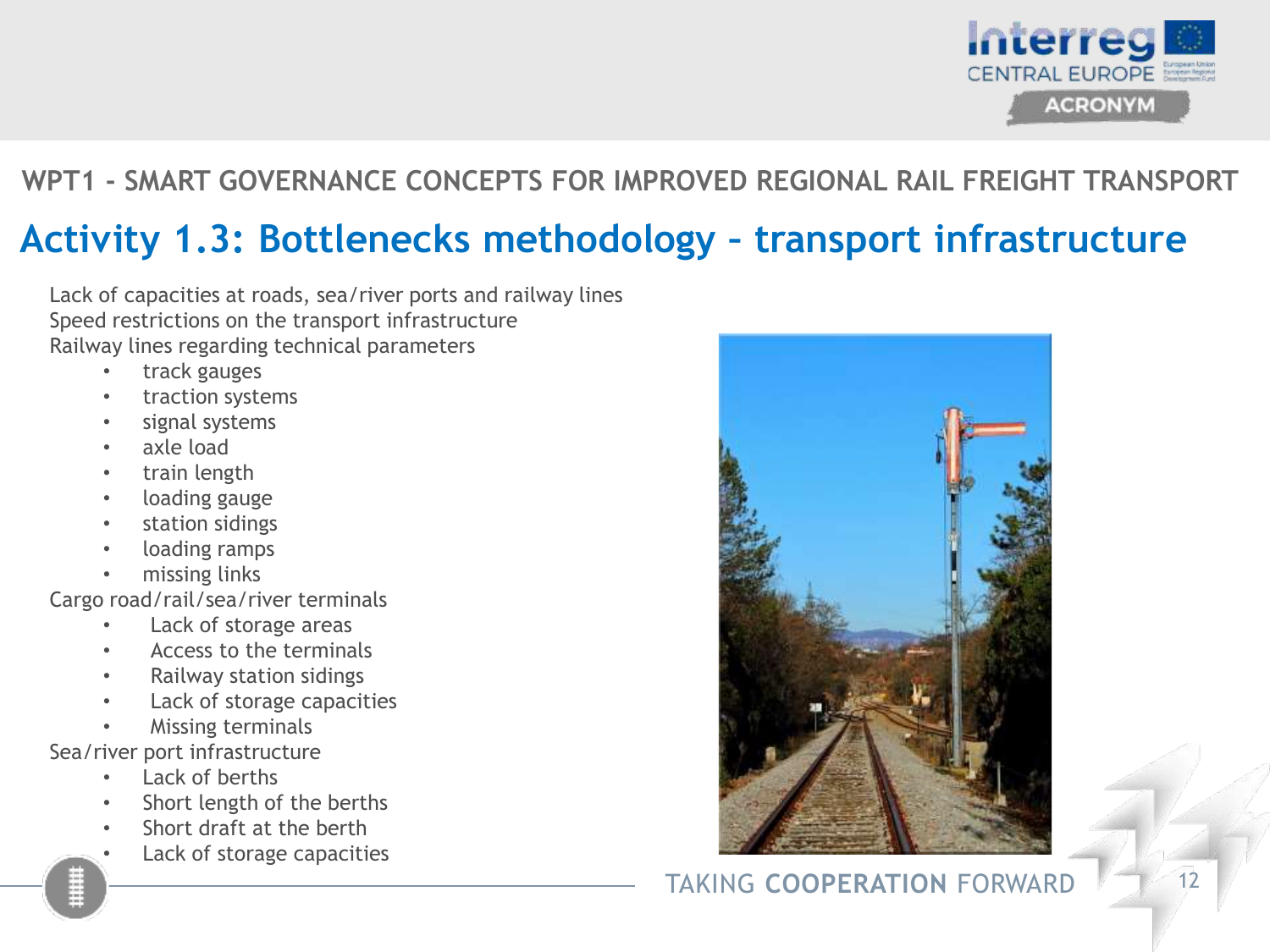

## Activity 1.3: Bottlenecks methodology - rolling stock and machinery

Rail transport

- Lack of locomotives at rail carriers
- Lack of freight wagons at rail carriers  $\bullet$
- Old rolling stock with often defects ۰
- Diesel traction, changes of locomotives Road transport
- New intermodal technologies (Modalohr) Cargo terminals (including ports)
	- Transhipment capacity machinery  $\ddot{\phantom{a}}$
	- Lack of gantry cranes, reach stackers, forks ۰
	- Lack of trailers
	- Old transhipment machinery with often defects  $\bullet$

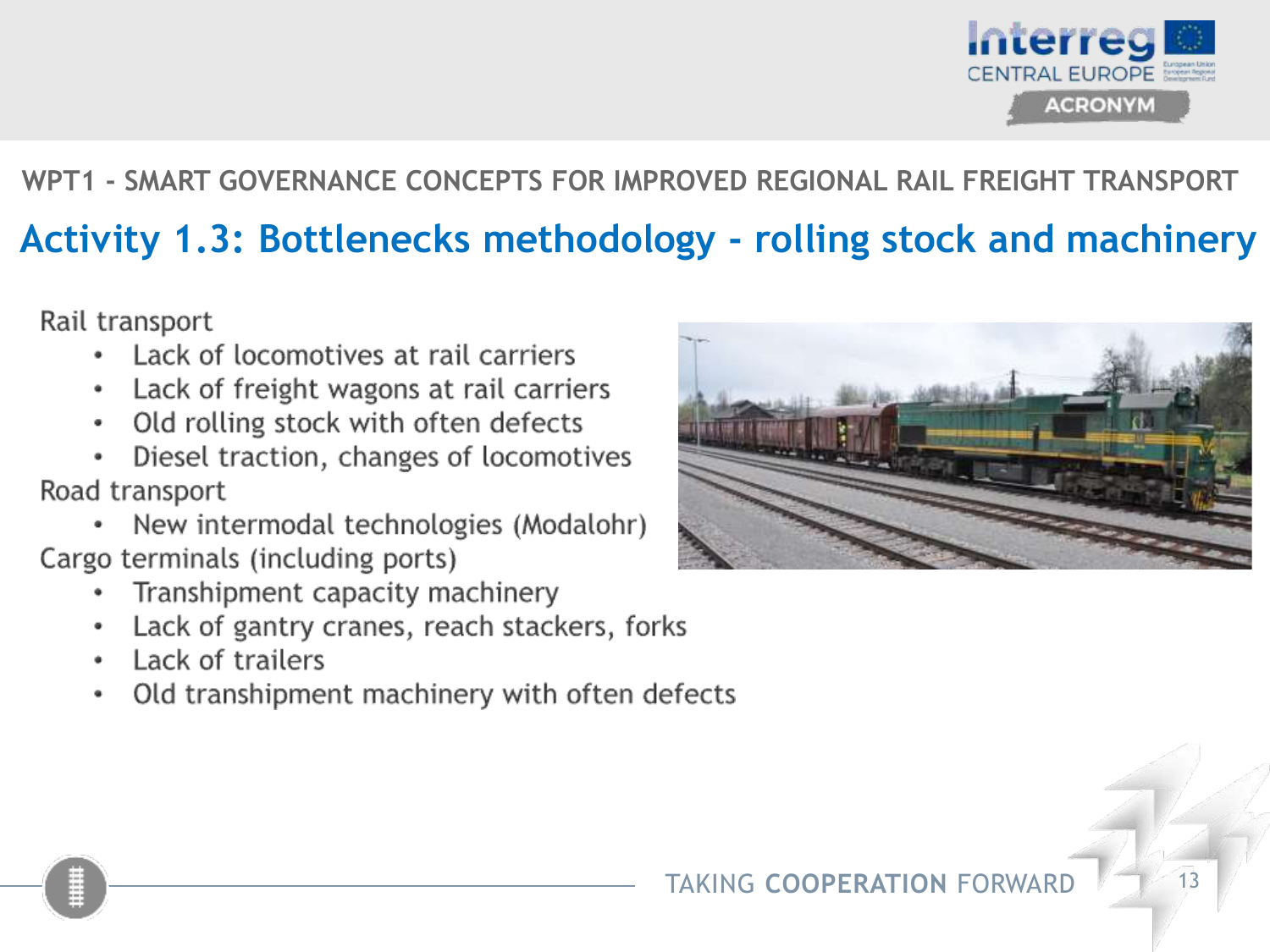

## **Activity 1.3: Bottlenecks methodology - services and operations**

Services and operations comprises several components (Hardware, Software, Orgware, Lifeware, Netware and Dataware) that must all possess the same level of quality.

Lack of Information communication technologies in transport is a bottleneck regarding

- information flows or
- data exchange between different transport stakeholders and end users.

Market services:

- Lack of offers no providers for different services ٠
- Only one provider market monopoly (high prices)

Transport restrictions

- Limits during the weekends/holidays
- Limits on transport infrastructure (bridges...)

Working hours of terminals

No working hours at night/during holidays

Language barriers for international transport

Lack of the labour force for different types of professions (drivers, technicians...)

Lack of knowledge

Border crossing procedures for rail and road transport

- Take a lot of time ٠
- Police and customs procedures ۰
- Mismatch organisation
	- EU member state EU non-member state

**TAKING COOPERATION FORWAR**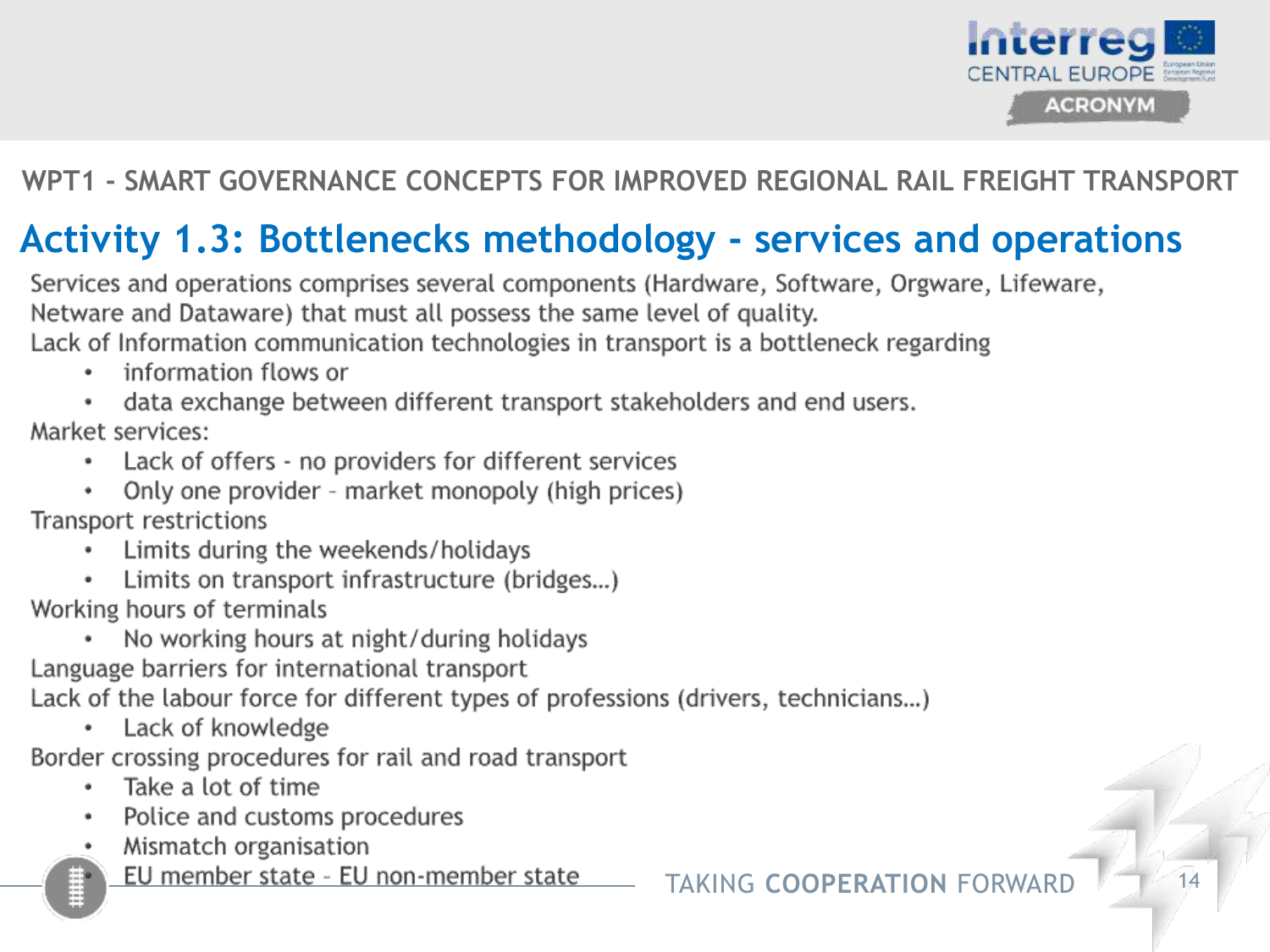

## Activity 1.3: Bottlenecks methodology - legislation and administration

Legislated bottlenecks, which arise in circumstances when the existing legislation is not following work normative in actual technology and labour organization, therefore the world labour normative can't be accomplished. Administration bottlenecks, which evolve due to ancient or unsuitable documentation or information processes that precede and follow all technological processes in traffic. Non harmonized legislation for transport between different levels

- Local
- Regional
- National

Environment restrictions:

- **Emission standards**
- Energy efficiency standards
- **Emission taxes**
- Sustainability transport

Non harmonized fees

- Railway transport  $\bullet$
- Road transport
- Maritime transport

Legislation for labour force

- Social rights
- Labour certifications

Standards for transport infrastructure and operations

- Safety standards in transport
- Technical Specifications for Interoperability (TSI) in railway transport

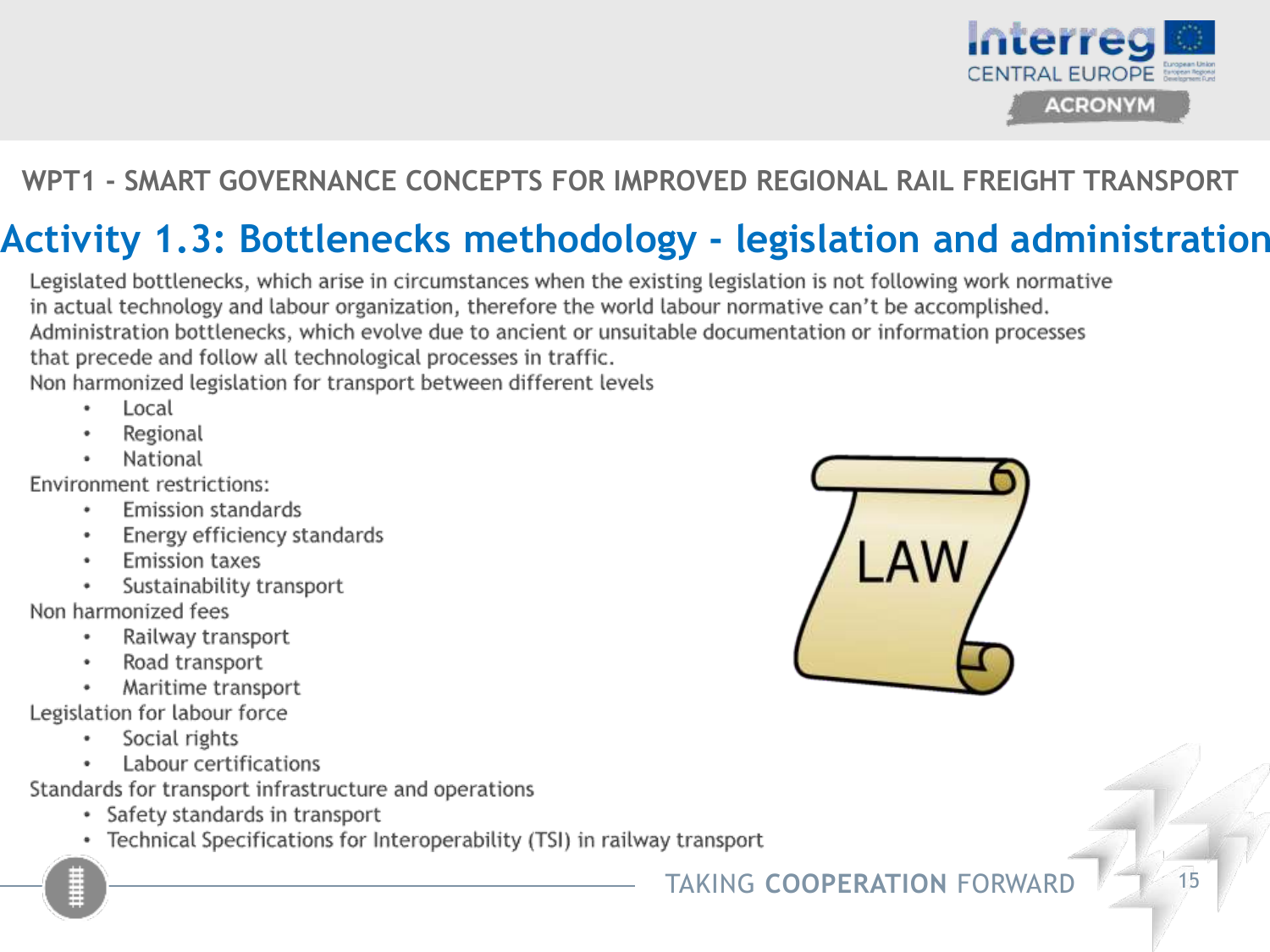

## **Activity 1.3: Bottlenecks identification**

Styria: missing links and capacities

Croatia: old infrastructure: Old rolling stock: Change of locomotives in the border area

Trieste/Friuli Venezia-Giulia: lack of capacities port/terminals/railway lines, which include technological improvements (ERTMS) and new infrastructures; Diesel traction, changes of locomotives; Border crossing procedures: Long stopping times, specific controls while entering/exiting from/to landside

Emilia-Romagna: lack of access to Ravenna port terminals, low capacity of railway lines; Ravenna port - Low capacity and high operation costs of the railway links between station and harbours; traffic must cross passenger station (Ferrara, Ravenna); limitations on weight and length of trains

Slovenia: railway hub Ljubljana, railway connection Koper-Divača; Rolling stock of the national rail carrier in Slovenia, Stopping (dwell) times at border crossings, Process of delivering & dispatching the wagons between Koper train freight station and the Port of Koper, Reading/registering the numbers on wagons going to Iron ore and coal terminal

Turingia: missing terminals, links, infrastructural deficits; Rail freight transport is only profitable on routes with rail passenger transport

West Pomerania, Lubusz, Lower Silesian (Poland): Cargo road/rail/sea/river terminals: missing terminals (Taking into account the growth trend, the number of terminals and total annual transhipment capacity will be insufficient.), Lack of the labour force - Lack of knowledge; Legislation for labour force - the complex process of training and certification

Vas and Zala Counties (Hungary): Railway lines regarding technical parameters: missing links between Lendava (Slovenia) and Rédics (Hungary), Lack of Information communication technologies in transport - The public transport services are not harmonized in the Hungarian-Croatian-Slovenian cross-border region.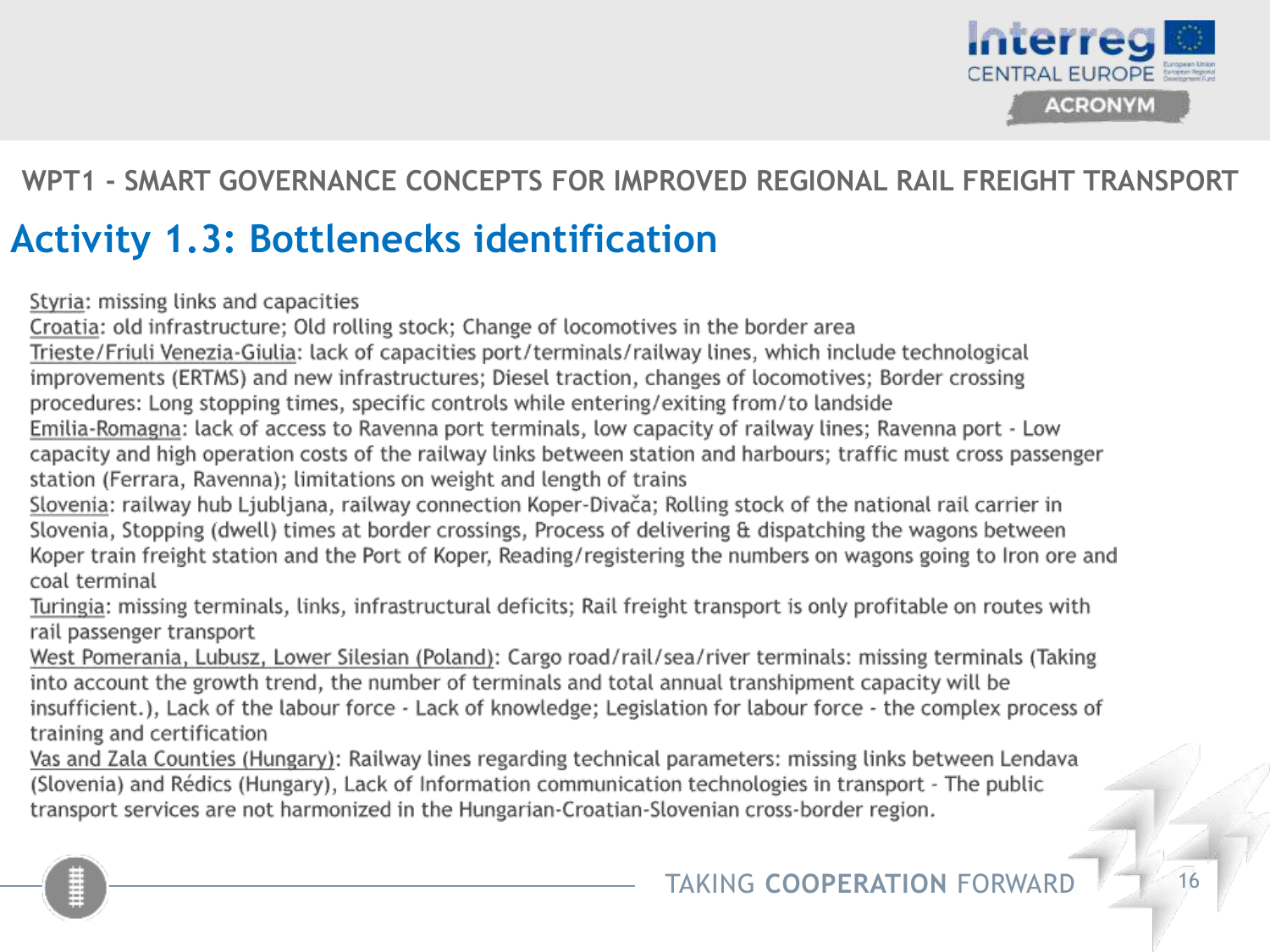

## **Benchmarking study (based on Baseline survey, Market potential study and Bottleneck analysis)**

| <b>Region/country</b>                     | <b>Advantages</b>                                                                                                                                                                  | <b>Deficiencies</b>                                                                                                                                                                                        |
|-------------------------------------------|------------------------------------------------------------------------------------------------------------------------------------------------------------------------------------|------------------------------------------------------------------------------------------------------------------------------------------------------------------------------------------------------------|
| Styria                                    | Developed economy, industry, Good condition,<br>capacity of infrastructure and services, 3<br>terminals, favorable strategy, plans, allocated<br>funds                             | Missing connections between areas, Missing<br>capacities of terminals, rail lines                                                                                                                          |
| <b>Croatia</b>                            | Lively market, wide range of production, 3<br>major freight, logistics ports connected to the<br>hinterland, Favorable strategic plans                                             | Old, less efficient infrastructure (single-track)<br>lines), Poor maintenance, poorer level of<br>interoperability, Less favorable services<br>(replacement of locomotives at the border),<br>old vehicles |
| <b>Trieste / Friuli</b><br>Venezia-Giulia | Developed trade, Cargo port of Trieste, Good<br>rail line infrastructure, Developed logistics<br>centers, Good cooperation, Favorable policy,<br>strategies, Extensive transport   | Poor "last mile" connections, diesel traction,<br>locomotive replacement, delayed border<br>procedures                                                                                                     |
| Emilia-Romagna                            | Developed trade, economy, Extensive<br>transport (export), Good infrastructure,<br>Developed many intermodal hubs,<br>connections, Good cooperation, Favorable<br>transport policy | Poorer access to intermodal hubs, poorer<br>accessibility of the port of Ravenna, Limited<br>line capacity, High costs, dependence on<br>subsidies                                                         |
|                                           |                                                                                                                                                                                    | TAKING COOPERATION FORWARD                                                                                                                                                                                 |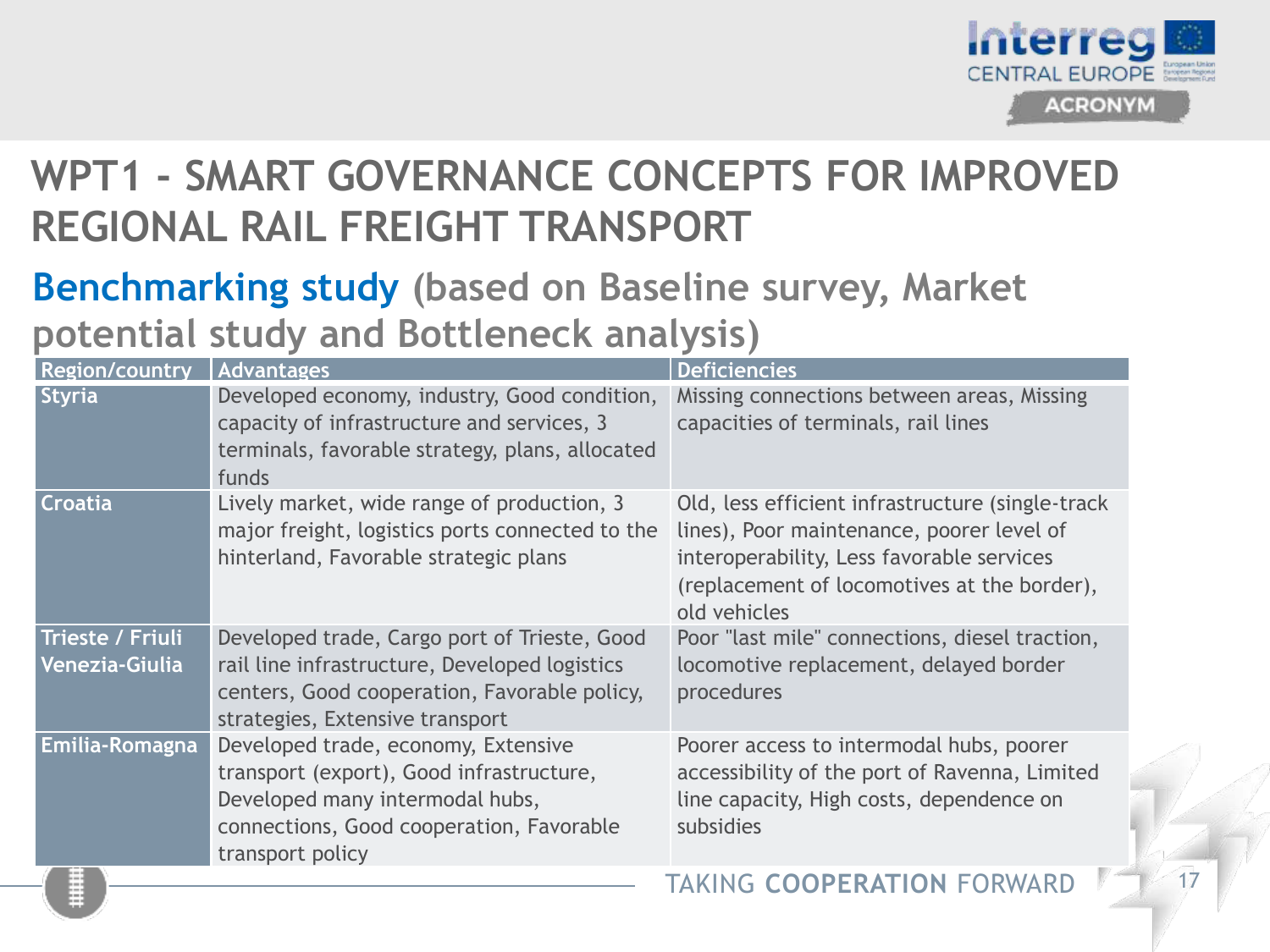

## **Benchmarking study (based on Baseline survey, Market potential study and Bottleneck analysis)**

| <b>Region/country</b>                                         | <b>Advantages</b>                                                                                                                                                        | <b>Deficiencies</b>                                                                                                                                                                                    |  |
|---------------------------------------------------------------|--------------------------------------------------------------------------------------------------------------------------------------------------------------------------|--------------------------------------------------------------------------------------------------------------------------------------------------------------------------------------------------------|--|
| Slovenia                                                      | Port of Koper with a high share of railway<br>transport, Freight terminals, Favorable<br>transport policy                                                                | Poor condition of infrastructure and vehicles,<br>Bottlenecks on the lines, Divača-Koper<br>connection, Delayed services, Long-term<br>border procedures                                               |  |
| <b>Turingia</b>                                               | Developed economy, market, Many loading<br>points, Satisfactory infrastructure, Diversity<br>of cargo types, Good strategies, plans,<br>logistics policy, Many operators | Insufficient electrification of lines and<br>terminals, Missing (closed) lines, connections,<br>Missing terminals, Unprofitable freight traffic                                                        |  |
| <b>West</b><br>Pomerania,<br>Lubusz, Lower<br><b>Silesian</b> | Well-developed railway network, good railway<br>connections, Ports by the Baltic Sea,<br>Individual legal acts                                                           | Poor technical condition of lines, vehicles,<br>stations, Poor regional connections, Missing<br>terminals, Insufficient workforce, knowledge,<br>Limited funding, Slow development of<br>transport     |  |
| <b>Vas and Zala</b><br><b>Counties</b>                        | Business cluster development, Diversified<br>railway network, Developed logistics,<br>Intensive international services                                                   | Lack of connection, Bad technical rail line<br>characteristics, Uncompetitiveness of small<br>businesses, Poor IT support, Lack of<br>education, knowledge, communication<br>technologies, cooperation |  |
|                                                               |                                                                                                                                                                          | TAKING COOPERATION FORWARD                                                                                                                                                                             |  |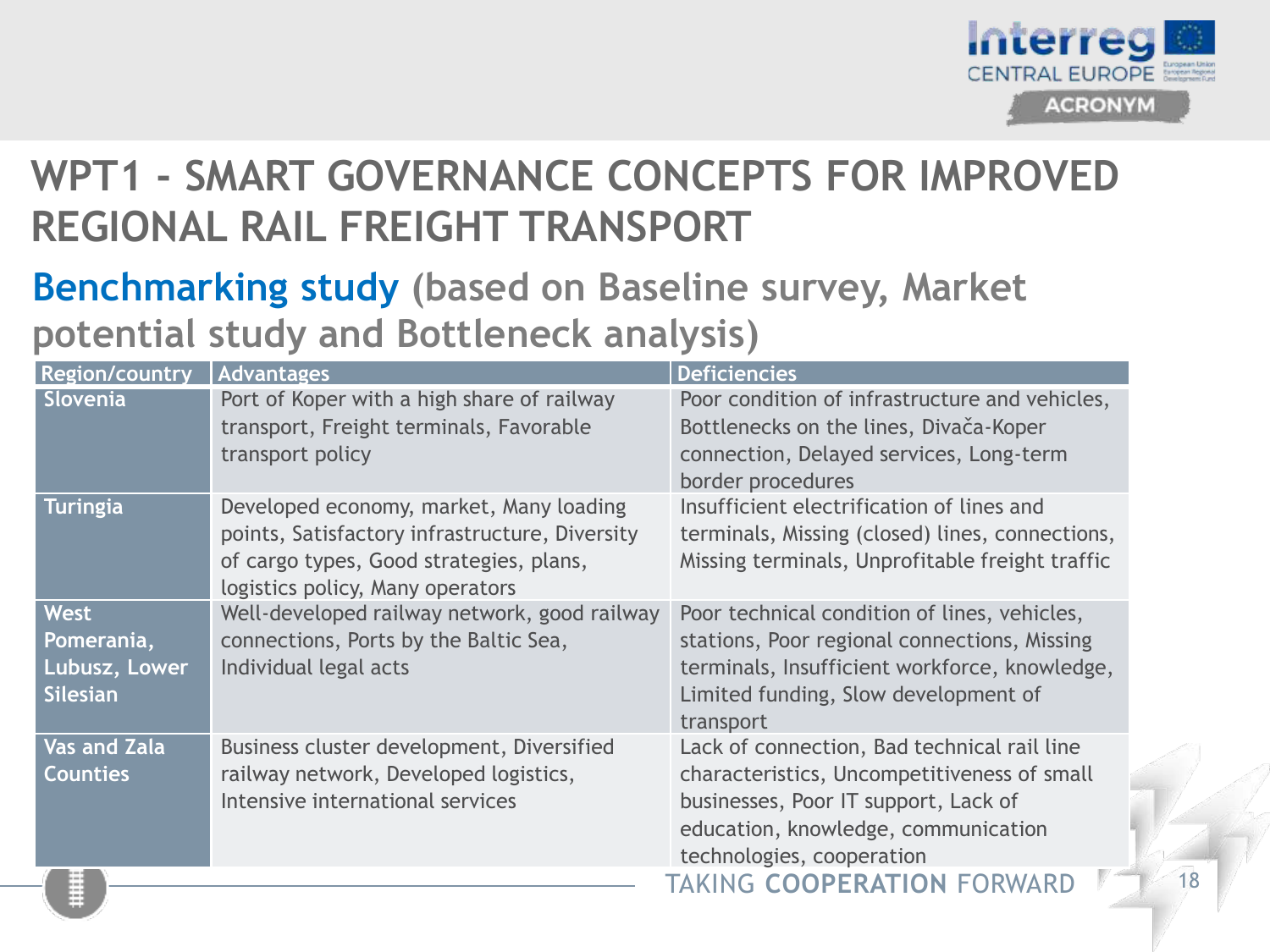

**Activity 1.4: Conclusions and Policy Recommendations**

## Priority list of actions and Potential policy measures

| <b>Region/country</b>              | <b>List of actions</b>                                                                                                                                                                | <b>Policy measures</b>                                                                                                            |
|------------------------------------|---------------------------------------------------------------------------------------------------------------------------------------------------------------------------------------|-----------------------------------------------------------------------------------------------------------------------------------|
| <b>Styria</b>                      | Construction of new tunnel connecting TEN-T<br>core network; upgrading new railway line;<br>expansion of the cargo centre                                                             | Involvement of the investments in planning<br>documents (masterplans, strategies)                                                 |
| <b>Croatia</b>                     | Reconstruction, renewal and modernization of<br>railway lines                                                                                                                         | Involvement of the investments in planning<br>documents (masterplans, strategies)                                                 |
| Trieste / Friuli<br>Venezia-Giulia | Upgrade of train station: reactivation of the<br>railway siding; construction of new<br>railway gates                                                                                 | New simplified rules for public tenders                                                                                           |
| Emilia-Romagna                     | Ugrade of the shunting track; doubling of<br>railway line; upgrade and construction of new<br>railway line; incentives for regional rail<br>transport: establishment of logistic zone | Involvement of the investments in planning<br>documents (business plans, regional transport<br>plans), amendments of national law |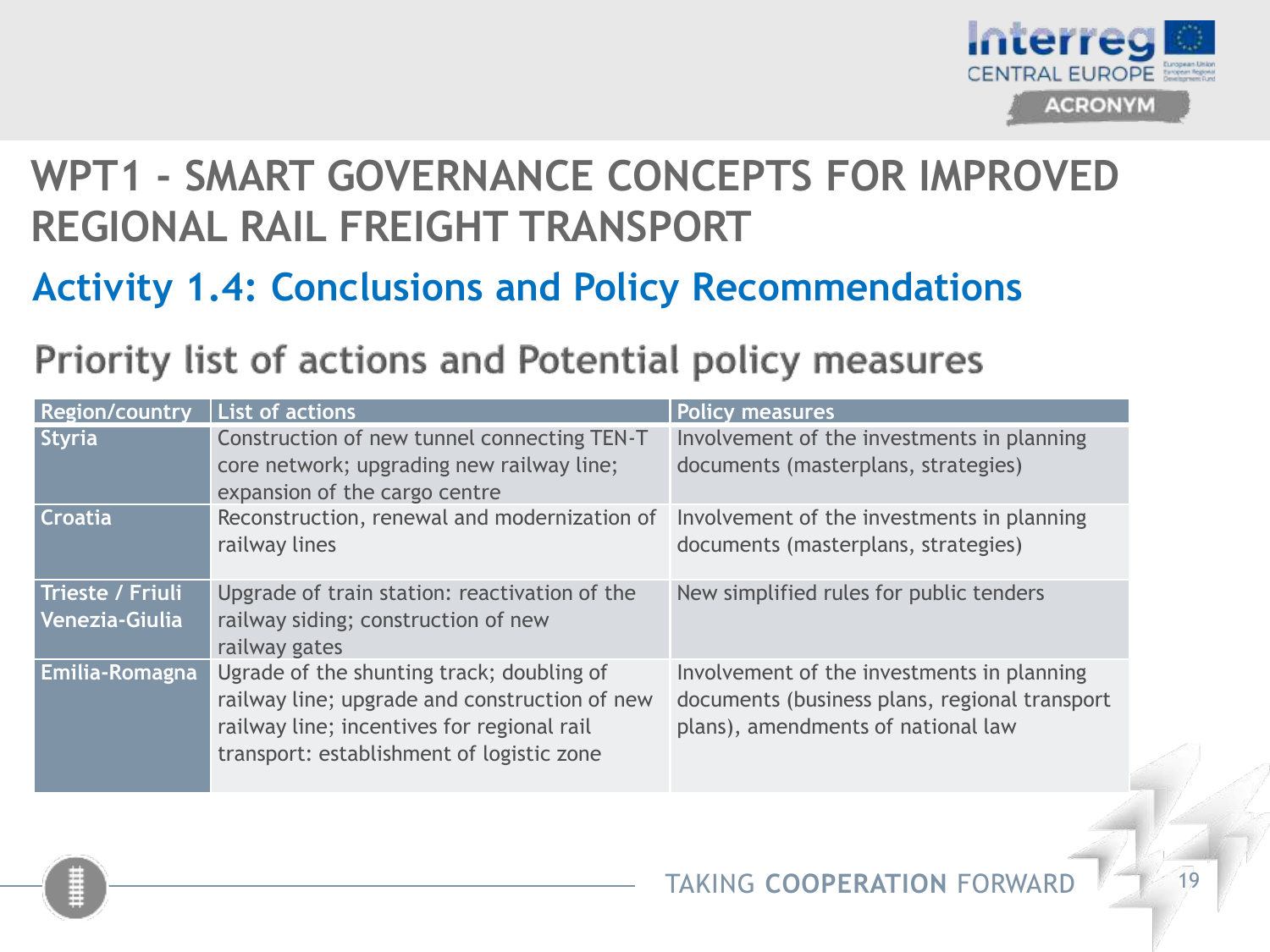

## **Activity 1.4: Conclusions and Policy Recommendations**

## Priority list of actions

| <b>Region/country</b>                           | <b>List of actions</b>                                                                                                                                                                                        | <b>Policy measures</b>                                                                                                                                                                                                                    |
|-------------------------------------------------|---------------------------------------------------------------------------------------------------------------------------------------------------------------------------------------------------------------|-------------------------------------------------------------------------------------------------------------------------------------------------------------------------------------------------------------------------------------------|
| Slovenia                                        | Construction of new railway hub; rolling stock<br>Replacement; stopping (dwell) times at<br>border crossings, IT integration of rail and<br>port infrastructure, digitalization of<br>port/railway operations | Involvement in national transport strategies,<br>changed legislation, financial policy plans,<br>smplifying procedures for rail investments,<br>international agreements, Financial policy<br>and plans for IT system upgrade and funding |
| <b>Turingia</b>                                 | Reactivation of railway lines for freight<br>transport; reactivation, modernization and<br>expansion of railports/terminals and loading<br>points                                                             | Financial policy and infrastructure policy<br>that supports (spatial) planning, financing and<br>frame-conditions; creation of cost fairness<br>between the types of transport                                                            |
| West<br>Pomerania,<br>Lubusz, Lower<br>Silesian | Reconstruction of the railway lines,<br>construction of new rail sections,<br>constructions of 2nd track, electrification of<br>the section, construction of new stations                                     | Regional infrastructure policy that supports in<br>planning, financing and frame-conditions;<br>National program for the development of<br>railway infrastructure                                                                         |